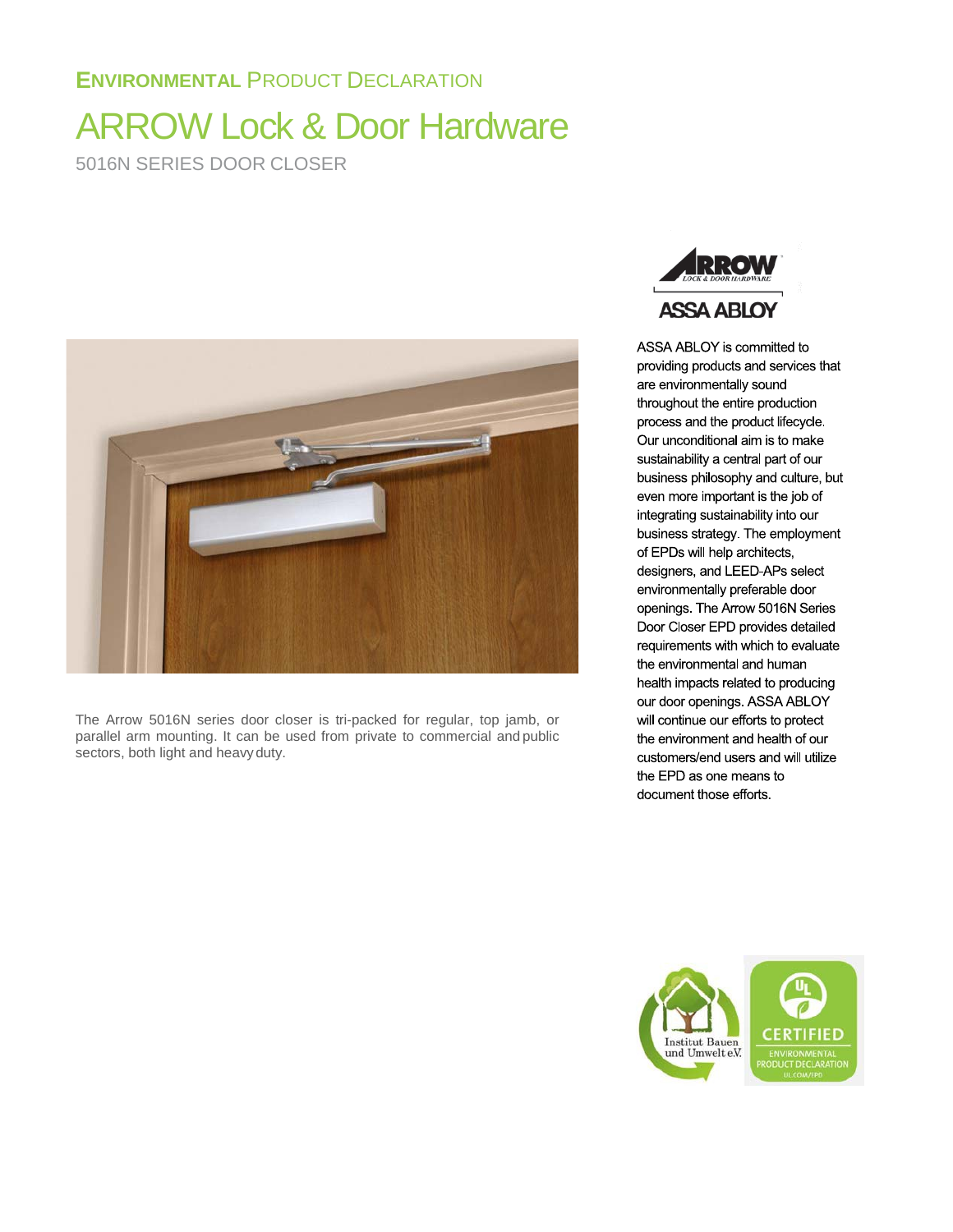# **ENVIRONMENTAL PRODUCT DECLARATION**

#### **According to EN 15804 and ISO 14025 Dual Recognition by UL Environment and Institut Bauen und Umwelt e.V.**

This declaration is an environmental product declaration (EPD) in accordance with ISO 14025. EPDs rely on Life Cycle Assessment (LCA) to provide information on a number of environmental impacts of products over their life cycle. Exclusions: EPDs do not indicate that any environmental or social performance benchmarks are met, and there may be impacts that they do not encompass. LCAs do not typically address the site-specific environmental impacts of raw material extraction, nor are they meant to assess human health toxicity. EPDs can complement but cannot replace tools and certifications that are designed to address these impacts and/or set performance thresholds – e.g. Type 1 certifications, health assessments and declarations, environmental impact assessments, etc. Accuracy of Results: EPDs regularly rely on estimations of impacts, and the level of accuracy in estimation of effect differs for any particular product line and reported impact. Comparability: EPDs are not comparative assertions and are either not comparable or have limited comparability when they cover different life cycle stages, are based on different product category rules or are missing relevant environmental impacts. EPDs from different programs may not be comparable.



| <b>PROGRAM OPERATOR</b>      | UL Environment                          |
|------------------------------|-----------------------------------------|
| <b>IDECLARATION HOLDER</b>   | ASSA ABLOY / ARROW Lock & Door Hardware |
| ULE DECLARATION NUMBER       | 4786545067.153.1                        |
| <b>IBU DECLRATION NUMBER</b> | EPD-ASA-20150269-IBA1-EN                |
| <b>IDECLARED PRODUCT</b>     | Door Closer – Arrow 5016N series        |
| <b>REFERENCE PCR</b>         | Locks and fittings, 07.2014, IBU        |
|                              |                                         |

| OF ISSUE                                | 20, 2015  |
|-----------------------------------------|-----------|
| DA <sub>1</sub>                         | September |
| <b>PERIOD</b><br><b>VALIDITY</b><br>OF. | vears     |

| <b>CONTENTS OF THE</b><br><b>IDECLARATION</b>                                                                                                             | General information<br>Product / Product description<br><b>LCA</b> calculation rules<br>LCA scenarios and further technical information<br><b>LCA</b> results<br>References |                                                                                                              |
|-----------------------------------------------------------------------------------------------------------------------------------------------------------|-----------------------------------------------------------------------------------------------------------------------------------------------------------------------------|--------------------------------------------------------------------------------------------------------------|
| The PCR review was conducted by:                                                                                                                          |                                                                                                                                                                             | <b>IBU</b> – Institut Bauen und Umwelt e.V.<br>PCR was approved by the Independent Expert<br>Committee (SRV) |
| The CEN Norm EN 15804 serves as the core PCR. This declaration<br>was independently verified in accordance with ISO 14025 by<br>Underwriters Laboratories |                                                                                                                                                                             |                                                                                                              |
| $\Box$ INTERNAL                                                                                                                                           | $\boxtimes$ EXTERNAL                                                                                                                                                        | <b>Wade Stout</b>                                                                                            |
| This life cycle assessment was independently verified in accordance<br>with EN 15804 and the reference PCR by:                                            |                                                                                                                                                                             | IBU - Institut Bauen und Umwelte.V.                                                                          |



# **Environment**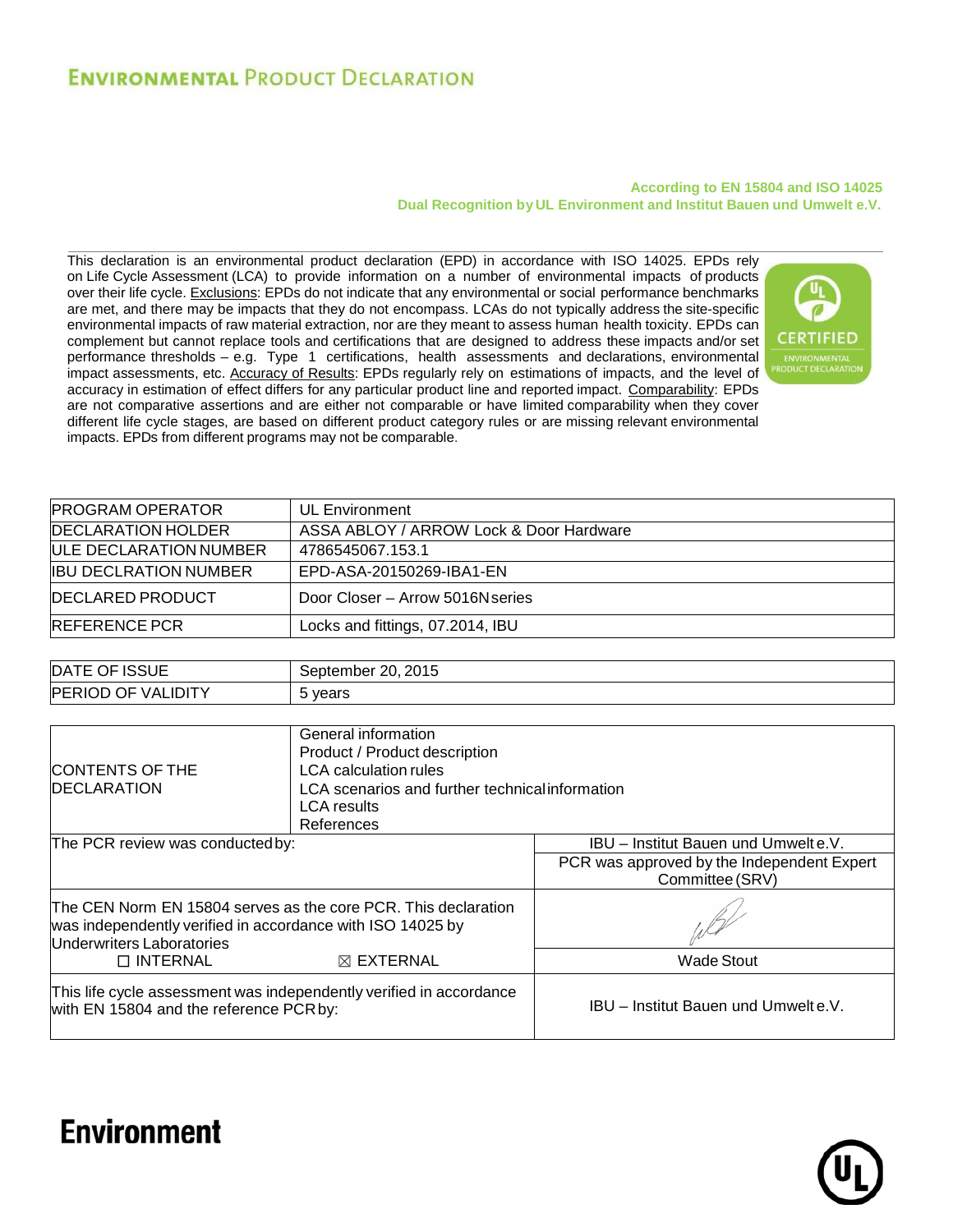

#### **Programme holder**

IBU -Institut Bauen und Umwelt e.V. Panoramastr. 1 10178 Berlin **Germany** 

#### **Declaration number**

EPD-ASA-20150269-IBA1-EN

**This Declaration is based on the Product Category Rules:**

Locksandfittings,07.2014

(PCR tested and approved by the independent expert committee (SVR))

#### **Issue date** 20.09.2015

**Valid to** 19.09.2020

vernnager

Prof. Dr.-Ing. Horst J. Bossenmayer<br>(President of Institut Bauen und Umwelt e.V.)

unis

Dr.-Ing. Burkhart Lehmann (Managing Director IBU)

### **ASSA ABLOY Door Closer – Arrow 5016N Series**

**Owner of the Declaration** Arrow Lock & Door Hardware P.O. Box 3075 Salem, VA 24153 USA

#### **Declared product / Declared unit**

The declaration represents 1 Rack-and-Pinion hydraulic door closer 5016N series, consisting of the following items:

- A closer body
- A closer arm
- Accessories

#### **Scope:**

This declaration and its LCA study are relevant to Arrow 5016N series door closers.

Theprimarymanufacturingprocessesaremadeby external suppliers and the final manufacturing processes and assembly for all door closer componentsoccurat our manufacturingfactoryin Monroe,NCUSA.Theownerofthedeclarationshall be liable for the underlying information and evidence; the IBU shall not be liable with respect to manufacturer information, life cycle assessment data and evidences.

### **Verification**

The CEN Standard EN 15804 serves as the core PCR

Independent verificationofthe declarationanddata according to ISO 14025

internally  $\vert x \vert$  externally

Dr. Wolfram Trinius (Independent verifier appointed by SVR)

# **2. Product**

#### **2.1 Product description**

Product name: Yale 5016N series door closers.

Product characteristic: closers are UL Listed and characterized by:

- Cast aluminum body with a rack-and-pinion design
- Available with adjustable spring sizes 1 through 6 (ADA compliant)
- 5016N Series is tri-packed for regular, top jamb, or parallel arm mounting
- Non-handed
- Self-drilling screws included
- Adjustable closing force and two closing ranges
- Adjustable back check, which offers protection for doors and walls by damped opening

• Wide range of accessories (arms, brackets, and drop plates for various installation configurations)

This EPD is applicable to following products: 5016N Series.

#### **2.2 Application**

The Arrow Lock & Door Hardware 5016N series door closer can be used – from private to commercial and public sectors both light and heavy:

- Fire & smoke protection and standard doors
- For interior doors
- For interior side of exterior doors in offices, banks, retail malls, hotels, health care, and clinics
- 5016N Series is tri-packed for regular, top jamb, or parallel arm mounting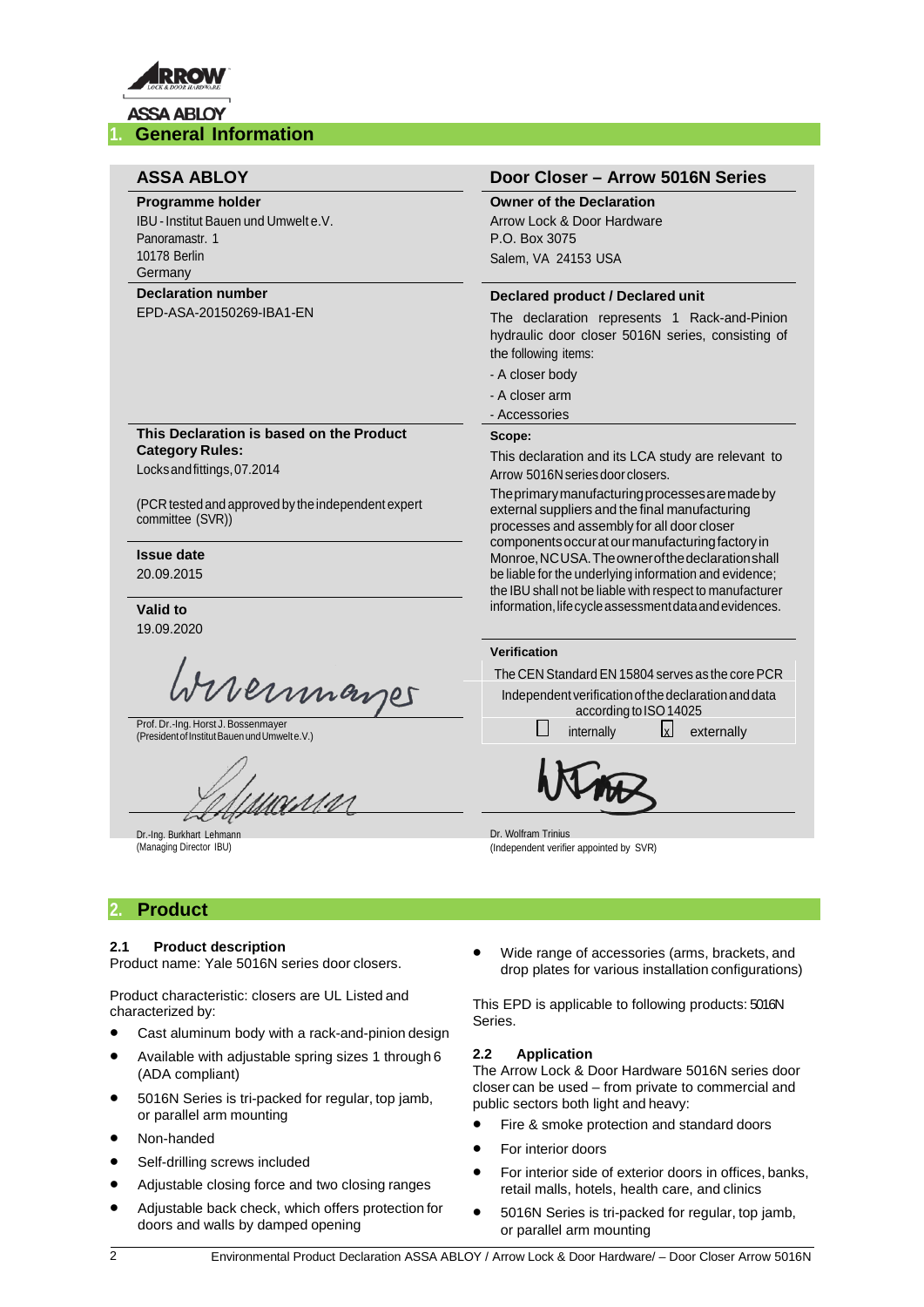

# **2.3 Technical Data**

The table presents the technical properties of Arrow Lock & Door Hardware 5016N Series.

#### **Technical data**

| <b>Name</b>                  | Value                                      |
|------------------------------|--------------------------------------------|
|                              | ANSI/BHMA A156.4                           |
| Adjustable closing force     | Size 1 - 6                                 |
| Door width up to             | 48 in (1220 mm)                            |
| Door weight up to            | 250 lbs (114 kg)                           |
| Fire and smoke protections   | Yes                                        |
| Door swing directions        | Non-handed (left or right<br>hand mounted) |
| Closing speed                | Variable between 180° - 10°                |
| Latching speed               | Variable between 10° - 0°                  |
| <b>Back check</b>            | Variable above 70°                         |
| Opening angle                | Up to 180° depending on                    |
|                              | arm application                            |
| Closer weight                | 7.80 lbs (3.45 kg)                         |
| Closer height                | 2.88 in (73mm)                             |
| Closer depth                 | 2.13 in (54mm)                             |
| Closer length                | 13 in (330mm)                              |
|                              | ANSI/BHMA A156.4 Grade                     |
|                              |                                            |
| Certified to / in compliance | UL Listed                                  |
| with                         | UL10C for positive pressure                |
|                              | fire doors                                 |
|                              | ADA compliant                              |

#### **2.4 Placing on the market / Application rules**

The standards that can be applied for door closer devices and relevant accessories are:

- ANSI/BHMA A156.4 Grade 1 for Door Controls Closers
- UL Listed product
- ADA Compliant
- Exceeds 15 million cycles
- Controlled door closing devices.
- 5016N series door closers and relevant accessories are certified according to these standards.

#### **2.5 Delivery status**

Door closer units and arms are delivered ready for installation in separate a single packages. The door closer unit including the packaging has the following dimensions: 102mm x 171mm x 400mm.

#### **2.6 Base materials / Ancillary materials**

The primary product components and/or materials must be indicated as a percentage mass to enable the user of the EPD to understand the composition of the product in delivery status.

The average composition for Arrow Lock & Door Hardware 5016N Series, including the arm is as following:

| <b>Component</b> | Percentage in mass (%) |
|------------------|------------------------|
| Aluminum         | 19.66                  |
| <b>Steel</b>     | 68.62                  |
| Zinc             | 0.22                   |
| <b>Plastics</b>  | 0.03                   |
| Other            | 11.47                  |
| Total            | 100.0                  |

#### **2.7 Manufacture**

The primary manufacturing processes are made by Tier 1 suppliers in China, Taiwan, Mexico, and throughout the USA and some primary and final manufacturing processes occur at factory in Monroe, NC USA. The components come from processes like stamped steel, turning, zinc and aluminum casting. Final assembly takes place in Monroe, NC USA.

The factory of Monroe, NC USA has a certification of Quality Management system in accordance with ISO 9001:2008.

Waste management at the Monroe, NC USA factory is in accordance with the plant's ISO9001 and ISO14001:2004 standards:

- Office paper / cardboard recycling covered under Solid Waste Recycling Program
- Plant paper / cardboard recycling covered under Solid Waste Recycling Program
- General trash covered under SolidWaste Recycling Program
- Comingled recyclables covered under Solid Waste Recycling Program
- Metals recycling metal chips and dust covered under Solid Waste Recycling Program
- Wood pallets covered under Solid Waste Recycling Program

#### **2.8 Environment and health during manufacturing**

ASSA ABLOY and Arrow Lock & Door Hardware are committed to producing and distributing door opening solutions with minimal environmental impact, where health & safety is the primary focus for all employees and associates.

- Environmental operations, GHG, energy, water, waste, VOC, surface treatment and H&S are being routinely monitored. Inspections, audits, and reviews are conducted periodically to ensure that applicable standards are met and Environment Management program effectiveness is evaluated.
- Code of Conduct covers human rights, labor practices and decent work. Management of ASSA ABLOY and Arrow Lock & Door Hardware are aware of their environmental roles and responsibilities, providing appropriate training, supporting accountability and recognizing outstanding performance.
- The factory of Monroe, NC USA has certification of Environmental Management to ISO 14001:2004
- Any waste metals during machining are separated and recycled. The waste from the water-based painting process is delivered to waste treatment plant.

#### **2.9 Product processing / Installation**

Arrow Lock & Door Hardware 5016N series door closers are sold through a variety of distribution and wholesale sources and installed by trained installation technicians, such as locksmiths, carpenters etc. adhering to local/national standards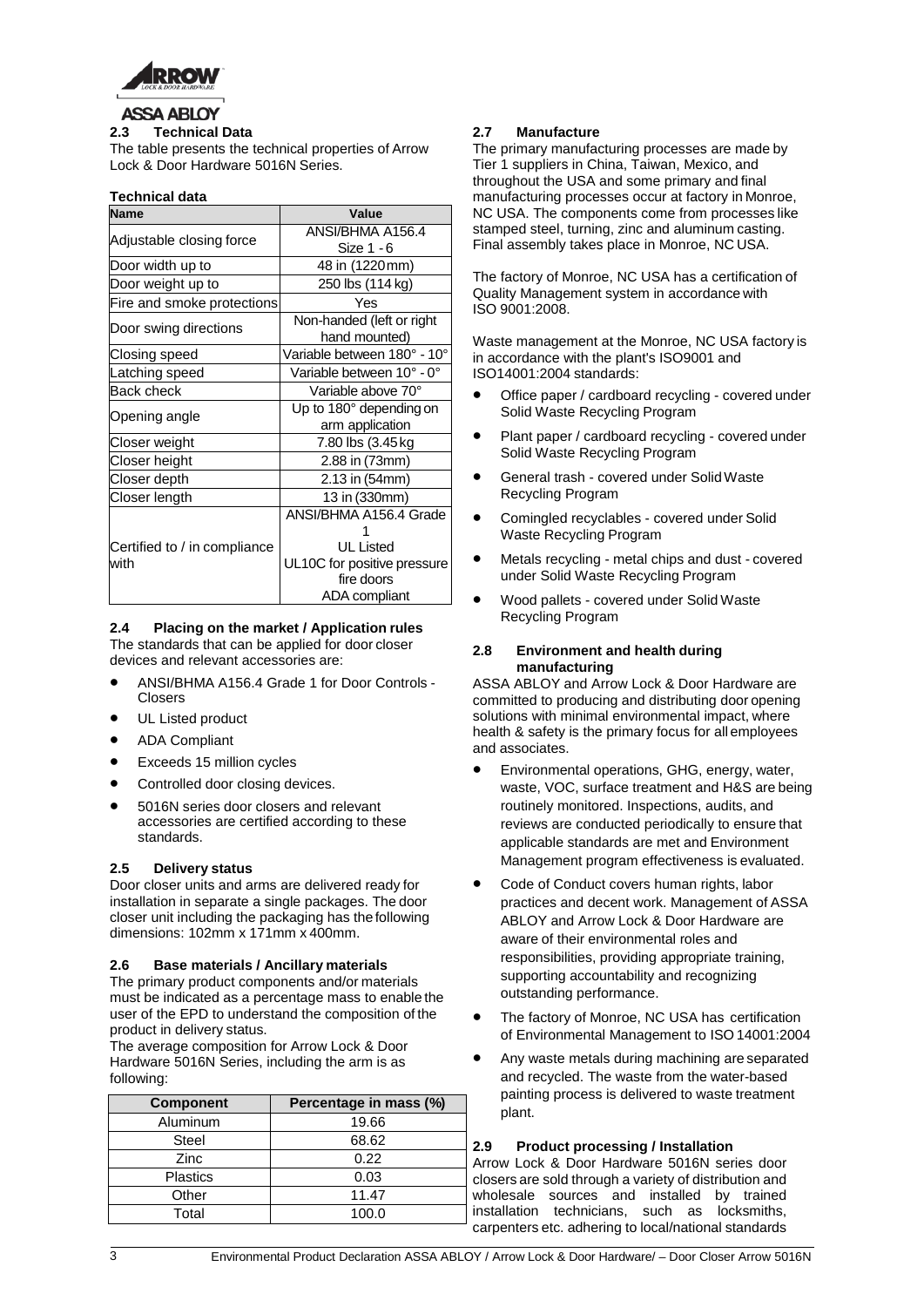

#### **ASSA ABLOY**

and requirements as well as unskilled laborers. In any case the installation must be done in line with instructions provided by the manufacturer.

Door and frame preparations are made in door manufacturer's production sites.

#### **2.10 Packaging**

Arrow Lock & Door Hardware 5016N series door closers are packed in cardboard packaging. Packaging includes paper installation instruction – all of which are fully recyclable.

| <b>Material</b> | Value (%) |
|-----------------|-----------|
| Cardboard/paper | 100.0     |
| Total           | 100.0     |

#### **2.11 Condition of use**

Annual inspection is recommended in order to guarantee correct functionality of the product and the door leaf. The inspection includes: checking, fixing screws to ensure they are properly tight, correct adjustments (closing speeds, force), compliance with local legal inspection standards and greasing all the moving parts of the arm.

#### **2.12 Environment and health during use**

There is no harmful emissive potential. No damage to health or impairment is expected under normal use corresponding to the intended use of the product.

#### **2.13 Reference service life**

Arrow Lock & Door Hardware 5016N series door closers were developed to comply with ANSI/BHMA A156.4 Grade 1 standard and quality requirements. The 5016N series closer has surpassed 15 million cycles in testing witnessed and verified by UL. This closer exceeds ANSI/BHMA A156.4 Grade 1 cycle requirements by

more than 10 times. The typical life time of a 5016N series is 25 years, dependent on frequency of cycles.

#### **2.14 Extraordinary effects Fire**

Arrow Lock & Door Hardware 5016N series door closers are tested for usage in fire and smoke protection doors according to UL10C.

#### **Water**

Door closers include hydraulic oil and are designedfor conventional use and are not intended for flood protection. Unforeseeable flooding conditions will increase the potential for developing surface rust.

#### **Mechanical destruction**

No danger to the environment can be anticipated during mechanical destruction.

#### **2.15 Re-use stage**

The product is possible to re-use during the reference service life and be moved from one door to another. The majority, by weight, of components are steel and aluminum, which can be recycled. The plastic components can be used for energy recovery within a waste incineration process.

#### **2.16 Disposal**

Materials or product parts that can be recycled (such as aluminum, steel and other metals) are assumed to be recycled. Plastics are assumed to be send to incineration (with energy recovery). Components or parts that cannot be clearly separated or recycled are assumed to be disposed in landfill.

#### **2.17 Further information**

ARROW Lock & Door Hardware P.O. Box 3075 Salem, VA 24153 USA Tel: +800-839-3157 [www.arrowlock.com](http://www.arrowlock.com/)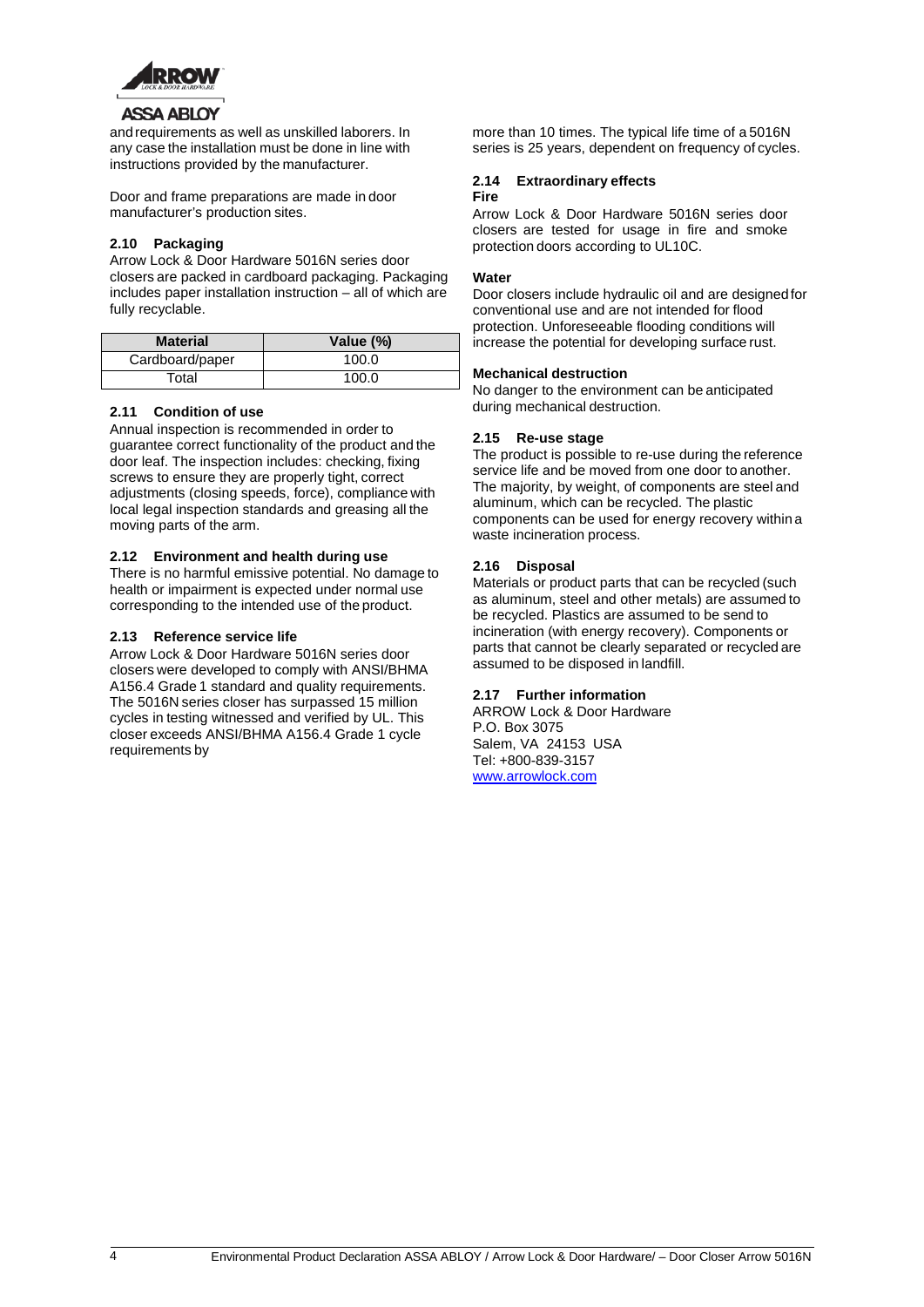

# **3. LCA: Calculation rules**

#### **3.1 Declared Unit**

The declaration refers to the functional unit of 1 piece of door closer 5016N Series as specified in Part B requirements on the EPD PCR Locks and fittings.

#### **Declared unit**

| <b>Name</b>               | Value | Unit                    |
|---------------------------|-------|-------------------------|
| Declared unit             |       | piece of door<br>closer |
| Mass (without packaging)  | 3.20  | kg                      |
| Conversion factor to 1 kg | 0.312 |                         |

#### **3.2 System boundary**

Type of the EPD: cradle to gate - with options The following life cycle stages were considered:

Production stage:

- A1 Raw material extraction and processing
- A2 Transport to the manufacturer and
- A3 Manufacturing

Construction stage:

- A4 Transport from the gate to the site
- A5 Packaging waste processing

End-of-life stage:

- C2 Transport to waste processing
- C3 Waste processing
- C4 Disposal (landfill)

This includes provision of all materials, products and energy, packaging processing and its transport, as well as waste processing up to the end-of waste state or disposal of final residues.

• D - Declaration of all benefits or recycling potential from EOL and A5.

#### **3.3 Estimates and assumptions**

In the End-of-Life stage a scenario with collection rate of 100% for all the recyclable materials was assumed.

#### **3.4 Cut-off criteria**

In the assessment, all available data from the production process are considered, i.e. all raw materials used, auxiliary materials (e.g. lubricants), thermal energy consumption and electric power consumption - including material and energy flows contributing less than 1% of mass or energy (if available). In case a specific flow contributing less than 1% in mass or energy is not available, worst case assumption proxies are selected to represent the respective environmental impacts.

Impacts relating to the production of machines and facilities required during production are out of the scope of this assessment.

#### **3.5 Background data**

For life cycle modeling of the considered products, the GaBi 6 Software System for Life Cycle Engineering, developed by thinkstep AG, is used /GaBi 6 2013/. The GaBi-database contains consistent and

documented datasets which are documented in the online

GaBi-documentation /GaBi 6 2013D/.

To ensure comparability of results in the LCA, the basic data of GaBi database were used for energy, transportation and auxiliary materials.

#### **3.6 Data quality**

The requirements for data quality and background data correspond to the specifications of the /IBU PCR PART  $A/$ .

thinkstep AG performed a variety of tests and checks during the entire project to ensure high quality of the completed project. This obviously includes an extensive review of project-specific LCA models as well as the background data used.

The technological background of the collected data reflects the physical reality of the declared products. The datasets are complete and conform to the system boundaries and the criteria for the exclusion of inputs and outputs.

All relevant background datasets are taken from the GaBi 6 software database. The last revision of the used background data has taken place not longer than 10 years ago.

#### **3.7 Period under review**

The period under review is 2013/14 (12 month average).

#### **3.8 Allocation**

Regarding incineration, the software model for the waste incineration plant (WIP) is adapted according to the material composition and heating value of the combusted material. In this EPD the following specific life cycle inventories for the WIP are considered:

- Waste incineration of plastic
- Waste incineration of paper

Regarding the recycling material of metals, the metal parts in the EoL are declared as end-of-waste status. Thus, these materials are considered in module D. Specific information on allocation within the background data is given in the GaBi dataset documentation.

#### **3.9 Comparability**

Basically, a comparison or an evaluation of EPD data is only possible if all the data sets to be compared were created according to /EN 15804/ and the building context, respectively the product-specific characteristics of performance, are taken into account.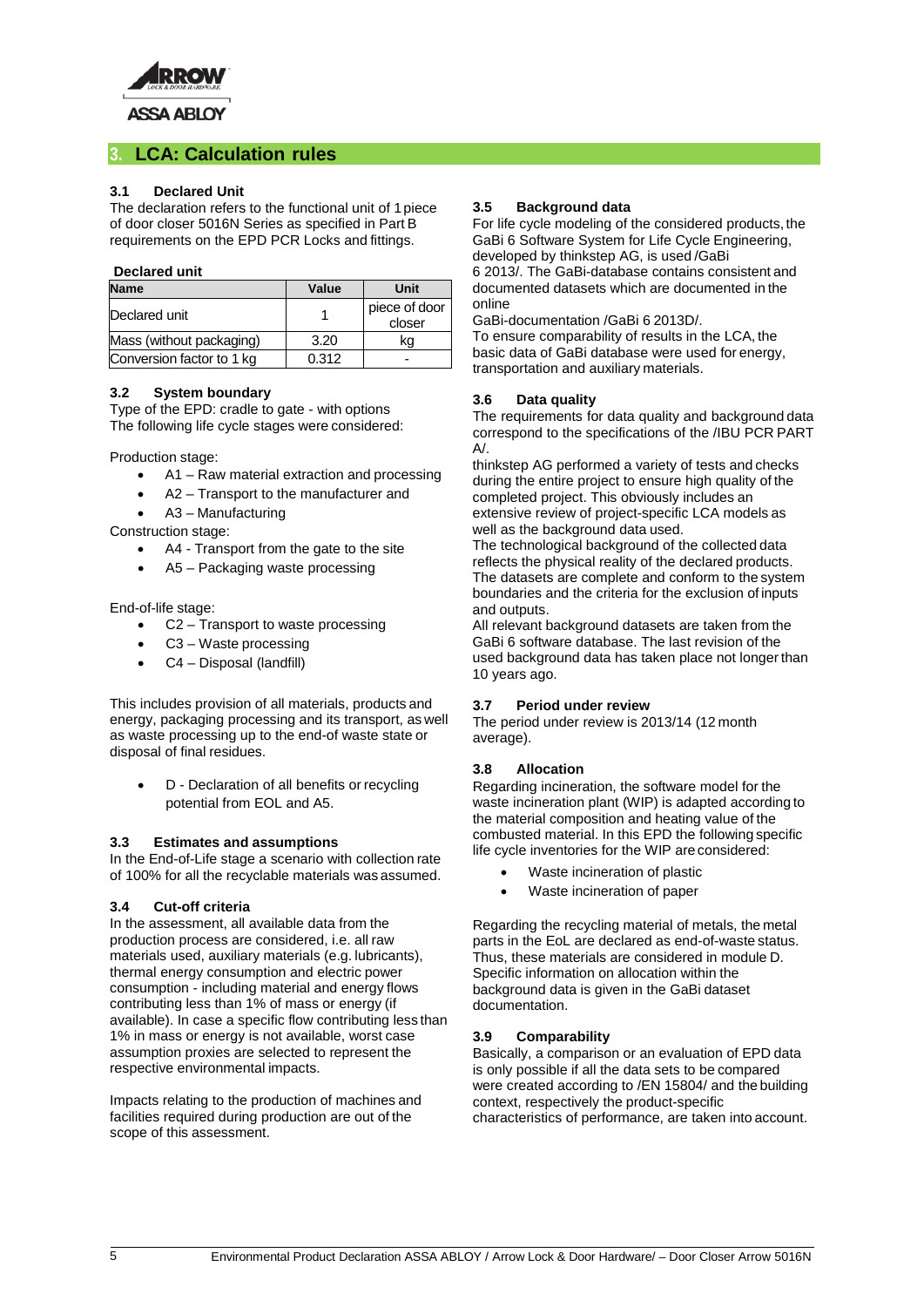

# **4. LCA: Scenarios and additional technical information**

The following technical information is a basis for the declared modules or can be used for developing specific scenarios in the context of a building assessment if modules are not declared (MND).

#### **Installation into the building (A5)**

| <b>Name</b>                                                              | Value | Unit |
|--------------------------------------------------------------------------|-------|------|
| Output substances following waste<br>treatment on site (Paper packaging) | 0.34  | ka   |

#### **Reference service life**

| <b>Name</b>            | Value | Unit |
|------------------------|-------|------|
| Reference service life | 25    |      |

#### **End of life (C2-C4)**

| <b>Name</b>                                                                 | Value  | Unit |
|-----------------------------------------------------------------------------|--------|------|
| Collected separately Aluminum, steel,<br>zinc plastics                      | 2.84   | kg   |
| Collected as mixed construction waste<br>construction waste for landfilling | 0.37   | kg   |
| Reuse plastics parts                                                        | 0.0008 | kg   |
| Recycling Aluminum, zinc, steel                                             | 2.84   | kg   |
| Landfilling of construction waste                                           | 0.37   | ka   |

#### **Reuse, recovery and/or recycling potentials (D), relevant scenario information**

| <b>Name</b>                                                          | Value | Unit |
|----------------------------------------------------------------------|-------|------|
| Collected separately waste type<br>Door closer (including packaging) | 3.54  | kg   |
| Recycling Aluminium                                                  | 17.78 | %    |
| <b>Recycling Steel</b>                                               | 62.08 | %    |
| Recycling Zinc                                                       | 0.20  | %    |
| Thermal Treatment (plastics)                                         | 0.02  | $\%$ |
| Loss Construction waste for<br>landfilling (no recycling potential)  | 10.38 | %    |
| Reuse Packaging (paper) (from<br>A5)                                 | 9.54  | %    |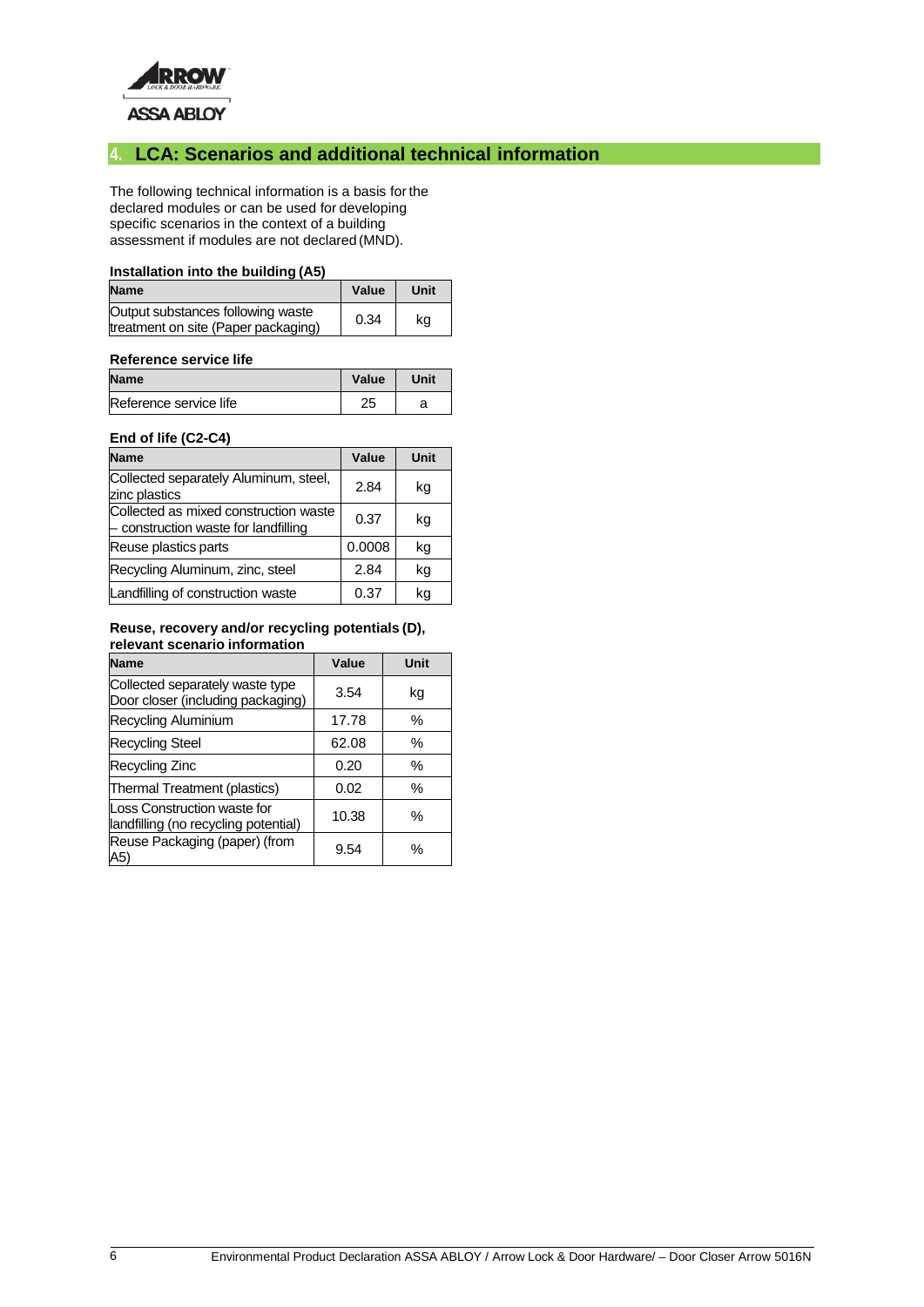

Results shown below were calculated using CML 2000 – Apr. 2013Methodology.

|                                                                                                            |           |                |                                                         |                  |                                       |             |                     |              |                           |                             |                          |                |                          |                               |                          |                          |                |                | <u>DESCRIPTION OF THE SYSTEM BOUNDARY (X = INCLUDED IN LCA; MND = MODULE NOT DECLARED)</u>    |
|------------------------------------------------------------------------------------------------------------|-----------|----------------|---------------------------------------------------------|------------------|---------------------------------------|-------------|---------------------|--------------|---------------------------|-----------------------------|--------------------------|----------------|--------------------------|-------------------------------|--------------------------|--------------------------|----------------|----------------|-----------------------------------------------------------------------------------------------|
| PRODUCT STAGE                                                                                              |           |                | <b>CONSTRUCTI</b><br>ON PROCESS<br><b>STAGE</b>         |                  |                                       |             |                     |              | <b>USE STAGE</b>          |                             |                          |                |                          |                               | <b>END OF LIFE STAGE</b> |                          |                |                | <b>BENEFITS AND</b><br><b>LOADS</b><br><b>BEYOND THE</b><br><b>SYSTEM</b><br><b>BOUNDARYS</b> |
| Raw material<br>supply                                                                                     | Transport | Manufacturing  | Transport from the<br>gate to the site                  | Assembly         | <b>Use</b>                            | Maintenance | Repair              |              | Replacement <sup>1)</sup> | Refurbishment <sup>1)</sup> | Operational energy       | use            | Operational water<br>use | De-construction<br>demolition | Transport                | Waste processing         | Disposal       |                | Recovery-<br>Recycling<br>potential<br>Reuse-                                                 |
| A1                                                                                                         | A2        | A <sub>3</sub> | A4                                                      | A5               | <b>B1</b>                             | <b>B2</b>   | <b>B3</b>           |              | <b>B4</b>                 | <b>B5</b>                   | <b>B6</b>                |                | <b>B7</b>                | C <sub>1</sub>                | C <sub>2</sub>           | C <sub>3</sub>           | C <sub>4</sub> |                | D                                                                                             |
| X                                                                                                          | X         | X              | X                                                       | X                | <b>MND</b>                            | <b>MND</b>  | <b>MND</b>          |              | <b>MND</b>                | <b>MND</b>                  | <b>MND</b>               |                | <b>MND</b>               | <b>MND</b>                    | X                        | X                        | X              |                | Χ                                                                                             |
| RESULTS OF THE LCA - ENVIRONMENTAL IMPACT: 1 piece of Norton 8000                                          |           |                |                                                         |                  |                                       |             |                     |              |                           |                             |                          |                |                          |                               |                          |                          |                |                |                                                                                               |
| Parameter                                                                                                  |           |                | <b>Parameter</b>                                        |                  | Unit                                  |             | A1 - A3             |              | A4                        |                             |                          | A <sub>5</sub> |                          | C <sub>2</sub>                | C <sub>3</sub>           |                          | C <sub>4</sub> |                | D                                                                                             |
| <b>GWP</b>                                                                                                 |           |                | Global warming potential                                |                  | [ $kg$ $CO2$ -<br>Eq.                 |             | 2.17E+01            |              | 1.01E-01                  |                             |                          | 4.78E-01       |                          | 1.01E-01                      | $0.00E + 00$             |                          | 9.20E-01       |                | $-9.33E + 00$                                                                                 |
| <b>ODP</b>                                                                                                 |           |                | Depletion potential of the<br>stratospheric ozone layer |                  | [kg CFC11-<br>Eq.                     |             | 3.63E-09            |              | 4.84E-13                  |                             |                          | 2.19E-12       |                          | 4.84E-13                      | $0.00E + 00$             |                          | 2.77E-12       |                | 2.64E-09                                                                                      |
| AP                                                                                                         |           |                | Acidification potential of<br>land and water            |                  | [kg SO <sub>2</sub> -<br>Eq.]         |             | 1.05E-01            |              | 4.62E-04                  |                             |                          | 1.09E-04       |                          | 4.62E-04                      | $0.00E + 00$             |                          | 2.35E-04       |                | $-4.52E-02$                                                                                   |
| EP                                                                                                         |           |                | Eutrophication potential                                |                  | $[kg (PO4)3$ -                        |             | 7.73E-03            |              | 1.06E-04                  |                             |                          | 1.90E-05       |                          | 1.06E-04                      | $0.00E + 00$             |                          | 1.77E-05       |                | $-2.52E-03$                                                                                   |
| <b>POCP</b>                                                                                                |           |                | Formation potential of<br>tropospheric ozone            |                  | Eq.]<br>[kg Ethen<br>Eq.]             |             | 7.68E-03            |              | $-1.49E-04$               |                             |                          | 7.74E-06       |                          | $-1.49E - 04$                 | $0.00E + 00$             |                          | 1.14E-05       |                | $-3.54E-03$                                                                                   |
| <b>ADPE</b>                                                                                                |           |                | photochemical oxidants<br>Abiotic depletion potential   |                  | [kg Sb Eq.]                           |             |                     |              |                           |                             |                          |                |                          |                               |                          |                          |                |                |                                                                                               |
|                                                                                                            |           |                | for non fossil resources<br>Abiotic depletion potential |                  |                                       |             | 8.98E-05            |              | 3.81E-09                  |                             |                          | 8.63E-09       |                          | 3.81E-09                      | $0.00E + 00$             |                          | 6.08E-08       |                | $-4.26E-05$                                                                                   |
| <b>ADPF</b>                                                                                                |           |                |                                                         |                  | [MJ]                                  |             | $2.21E+02$          |              |                           |                             |                          | 1.34E-01       |                          |                               | $0.00E + 00$             |                          | 3.89E-01       |                | $-9.17E + 01$                                                                                 |
|                                                                                                            |           |                | for fossil resources                                    |                  |                                       |             |                     |              | 1.39E+00                  |                             |                          |                |                          | 1.39E+00                      |                          |                          |                |                |                                                                                               |
| RESULTS OF THE LCA - RESOURCE USE: 1 piece of Norton 8000                                                  |           |                |                                                         |                  |                                       |             |                     |              |                           |                             |                          |                |                          |                               |                          |                          |                |                |                                                                                               |
| Parameter                                                                                                  |           |                |                                                         | <b>Parameter</b> |                                       |             | Unit                | A1 - A3      |                           |                             | A4                       |                | A <sub>5</sub>           | C <sub>2</sub>                |                          | C <sub>3</sub>           |                | C <sub>4</sub> | D                                                                                             |
| PERE                                                                                                       |           |                |                                                         | carrier          | Renewable primary energy as energy    |             | [MJ]                | 4.50E+01     |                           |                             | $\overline{\phantom{a}}$ |                | $\overline{\phantom{a}}$ | $\overline{\phantom{a}}$      |                          | $\overline{\phantom{a}}$ |                | ÷,             | $\overline{\phantom{a}}$                                                                      |
| PERM                                                                                                       |           |                | material utilization                                    |                  | Renewable primary energy resources as |             | [MJ]                | $0.00E + 00$ |                           |                             |                          |                |                          |                               |                          |                          |                |                |                                                                                               |
| PERT                                                                                                       |           |                |                                                         | resources        | Total use of renewable primary energy |             | [MJ]                | 4.50E+01     |                           |                             | 5.49E-02                 |                | 1.25E-02                 | 5.49E-02                      |                          | $0.00E + 00$             |                | 2.85E-02       | $-2.58E + 01$                                                                                 |
| <b>PENRE</b>                                                                                               |           |                |                                                         |                  | Non renewable primary energy as       |             | [MJ]                | 2.58E+02     |                           |                             |                          |                |                          | $\overline{\phantom{a}}$      |                          |                          |                |                |                                                                                               |
| <b>PENRM</b>                                                                                               |           |                |                                                         | energy carrier   | Non renewable primary energy as       |             | [MJ]                | $0.00E + 00$ |                           |                             | $\overline{a}$           |                | ÷,                       |                               |                          |                          |                |                |                                                                                               |
| PENRT                                                                                                      |           |                | material utilization<br>energy resources                |                  | Total use of non renewable primary    |             | [MJ]                | 2.58E+02     |                           |                             | 1.40E+00                 |                | 1.57E-01                 | 1.40E+00                      |                          | $0.00E + 00$             |                | 4.33E-01       | $-1.08E + 02$                                                                                 |
| SM.                                                                                                        |           |                | Use of secondary material                               |                  |                                       |             | [kg]                | 8.79E-01     |                           |                             | $0.00E + 00$             |                | $0.00E + 00$             | $0.00E + 00$                  |                          | $0.00E + 00$             |                | $0.00E + 00$   | $0.00E + 00$                                                                                  |
| <b>RSF</b>                                                                                                 |           |                |                                                         |                  | Use of renewable secondary fuels      |             | [MJ]                | $0.00E + 00$ |                           |                             | $0.00E + 00$             |                | $0.00E + 00$             | $0.00E + 00$                  |                          | $0.00E + 00$             |                | $0.00E + 00$   | $0.00E + 00$                                                                                  |
| <b>NRSF</b>                                                                                                |           |                |                                                         |                  | Use of non renewable secondary fuels  |             | [MJ]                | $0.00E + 00$ |                           |                             | $0.00E + 00$             |                | $0.00E + 00$             | $0.00E + 00$                  |                          | $0.00E + 00$             |                | $0.00E + 00$   | $0.00E + 00$                                                                                  |
| <b>FW</b>                                                                                                  |           |                | Use of net fresh water                                  |                  |                                       |             | $\lceil m^3 \rceil$ | 1.15E-01     |                           |                             | 3.88E-05                 |                | 1.39E-03                 | 3.88E-05                      |                          | $0.00E + 00$             |                | 2.25E-03       | $-7.06E - 02$                                                                                 |
|                                                                                                            |           |                |                                                         |                  |                                       |             |                     |              |                           |                             |                          |                |                          |                               |                          |                          |                |                |                                                                                               |
|                                                                                                            |           |                | <b>Parameter</b>                                        |                  | Unit                                  |             | A1 - A3             |              | A4                        |                             | A5                       |                |                          | C <sub>2</sub>                | C <sub>3</sub>           |                          | C4             |                | D                                                                                             |
| <b>HWD</b>                                                                                                 |           |                | Hazardous waste disposed                                |                  | [kg]                                  |             | 5.04E-03            |              | 3.19E-06                  |                             | 1.08E-05                 |                |                          | 3.19E-06                      | $0.00E + 00$             |                          | 3.02E-05       |                | 3.74E-04                                                                                      |
| RESULTS OF THE LCA - OUTPUT FLOWS AND WASTE CATEGORIES: 1 piece of Norton 8000<br>Parameter<br><b>NHWD</b> |           |                | Non hazardous waste<br>disposed                         |                  | [kg]                                  |             | $1.22E + 00$        |              | 1.76E-04                  |                             | 1.20E-02                 |                |                          | 1.76E-04                      | $0.00E + 00$             |                          | 8.57E-02       |                | $-1.01E + 00$                                                                                 |
| <b>RWD</b>                                                                                                 |           |                | Radioactive waste disposed                              |                  | [kg]                                  |             | 1.46E-02            |              | 1.83E-06                  |                             | 9.18E-06                 |                |                          | 1.83E-06                      | $0.00E + 00$             |                          | 1.72E-05       |                | $-6.36E - 03$                                                                                 |
| CRU                                                                                                        |           |                | Components for re-use                                   |                  | [kg]                                  |             | $0.00E + 00$        |              | $0.00E + 00$              |                             | $0.00E + 00$             |                |                          | $0.00E + 00$                  | $0.00E + 00$             |                          | $0.00E + 00$   |                | $0.00E + 00$                                                                                  |
| <b>MFR</b>                                                                                                 |           |                | Materials for recycling<br>Materials for energy         |                  | [kg]                                  |             | $0.00E + 00$        |              | $0.00E + 00$              |                             | 3.38E-01                 |                |                          | $0.00E + 00$                  | 2.84E+00                 |                          | $0.00E + 00$   |                | $0.00E + 00$                                                                                  |

EEE Exported electrical energy | [MJ] 0.00E+00 0.00E+00 6.05E-01 0.00E+00 0.00E+00 1.76E+00 0.00E+00 EET Exported thermal energy  $\begin{bmatrix}$  [MJ]  $\end{bmatrix}$  0.00E+00 0.00E+00 0.00E+00 0.00E+00 0.00E+00 4.83E+00 0.00E+00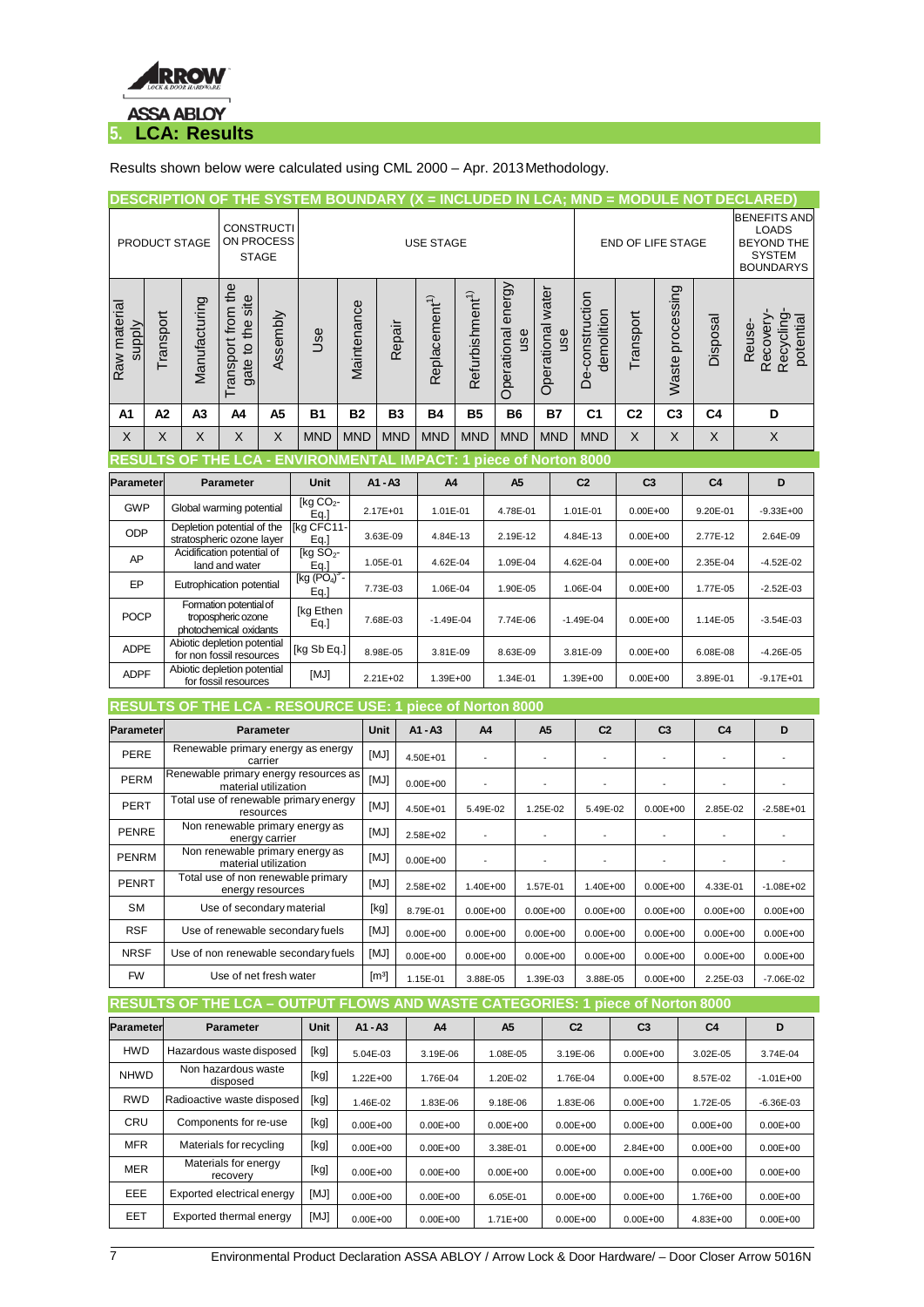

# **6. LCA: Interpretation**

This chapter contains an interpretation of the Life Cycle Impact Assessment categories. Stated percentages in the whole interpretation are related to the overall life cycle, excluding credits (module D).

Production stage (module A1-A3) contributes between 93% and 100% to total impact assessment. This stage is dominated by upstream emissions associated with steel- and secondary aluminum manufacturing processes. Steel and aluminum accounts with almost 88% to the overall mass of the product, therefore, the impacts are in line with the mass composition of the product.

The environmental impacts for the transport (A2) have a negligible impact within this stage.

The negative contribution of transports to installation side (module A4) to POCP impact categories is explained in following. The most important substance contributing to the ozone forming process is nitrogen dioxide (NO2), which is cleaved under the influence of

sunlight. This produces nitric oxide (NO) and ozone (O3). Conversely, nitrogen monoxide and ozone form NO2 and O2. Ozone formation and ozone depletion are in equilibrium, the ozone concentration depend on the ratio of NO2 and NO emissions to air and the solar radiation. Therefore NO has a negative and NO2 a positive characterization factor according to CML. NO is mainly emitted from internal combustion engines (ICE) while the fuel combustion. This leads to a negative overall value for the POCP for transports (using ICE) according to CML methodology.

In the end-of-life stage, there are loads and benefits (module D, negative values) considered. The benefits are considered beyond the system boundaries and are declared for the recycling potential of the metals and for the credits from the incineration process (energy substitution).

## **7. Requisite evidence**

Not applicable in this EPD.

#### **8. References**

#### **Institut Bauen und Umwelt**

Institut Bauen und Umwelt e.V., Berlin (pub.): Generation of Environmental Product Declarations (EPDs);

#### **General principles**

for the EPD range of Institut Bauen und Umwelt e.V. (IBU), 2013-04 [www.bau-umwelt.de](http://www.bau-umwelt.de/)

#### **IBU PCR Part A**

IBU PCR Part A: Institut Bauen und Umwelt e.V., Königswinter (pub.): Product Category Rules for Construction Products from the range of Environmental Product Declarations of Institut Bauen und Umwelt (IBU), Part A: Calculation Rules for the Life Cycle Assessment and Requirements on the Background Report. April 2013 [www.bau-umwelt.de](http://www.bau-umwelt.de/)

#### **IBU PCR Part B**

IBU PCR Part B: PCR Guidance-Texts for Building-Related Products and Services. From the range of Environmental Product Declarations of Institute Construction and Environment e.V. (IBU). Part B: Requirements on the EPD for Locks and fittings. [www.bau-umwelt.com](http://www.bau-umwelt.com/)

#### **ADA Compliant**

ADA Compliant: Americans with Disabilities Act 2010 Standard for Accessible Design

#### **ANSI/BHMA A156.4**

ANSI/BHMA A156.4-2013: Standard for Door Controls - Door Closers

#### **ANSI A117.1**

ANSI A117.1-2009 Accessible and Usable Buildings and Facilities

#### **ISO 9001**

ISO 9001:2008: Quality management systems - Requirements

#### **ISO 14001**

ISO 14001: Environmental management systems - Requirements with guidance for use (ISO 14001:2004 + Cor. 1:2009)

#### **ISO 14025**

ISO 14025:2011-10: Environmental labels and declarations — Type III environmental declarations — Principles and procedures

#### **EN 15804**

EN 15804:2012+A1:2014: Sustainability of construction works - Environmental product declarations - Core rules for the product category of construction products

#### **GaBi 6 2013**

GaBi 6 2013: Software-System and Database for Life Cycle Engineering. Copyright, TM. Stuttgart, Echterdingen, 1992-2013.

#### **GaBi 6 2013D**

GaBi 6 2013D: Documentation of GaBi 6: Software-System and Database for Life Cycle Engineering.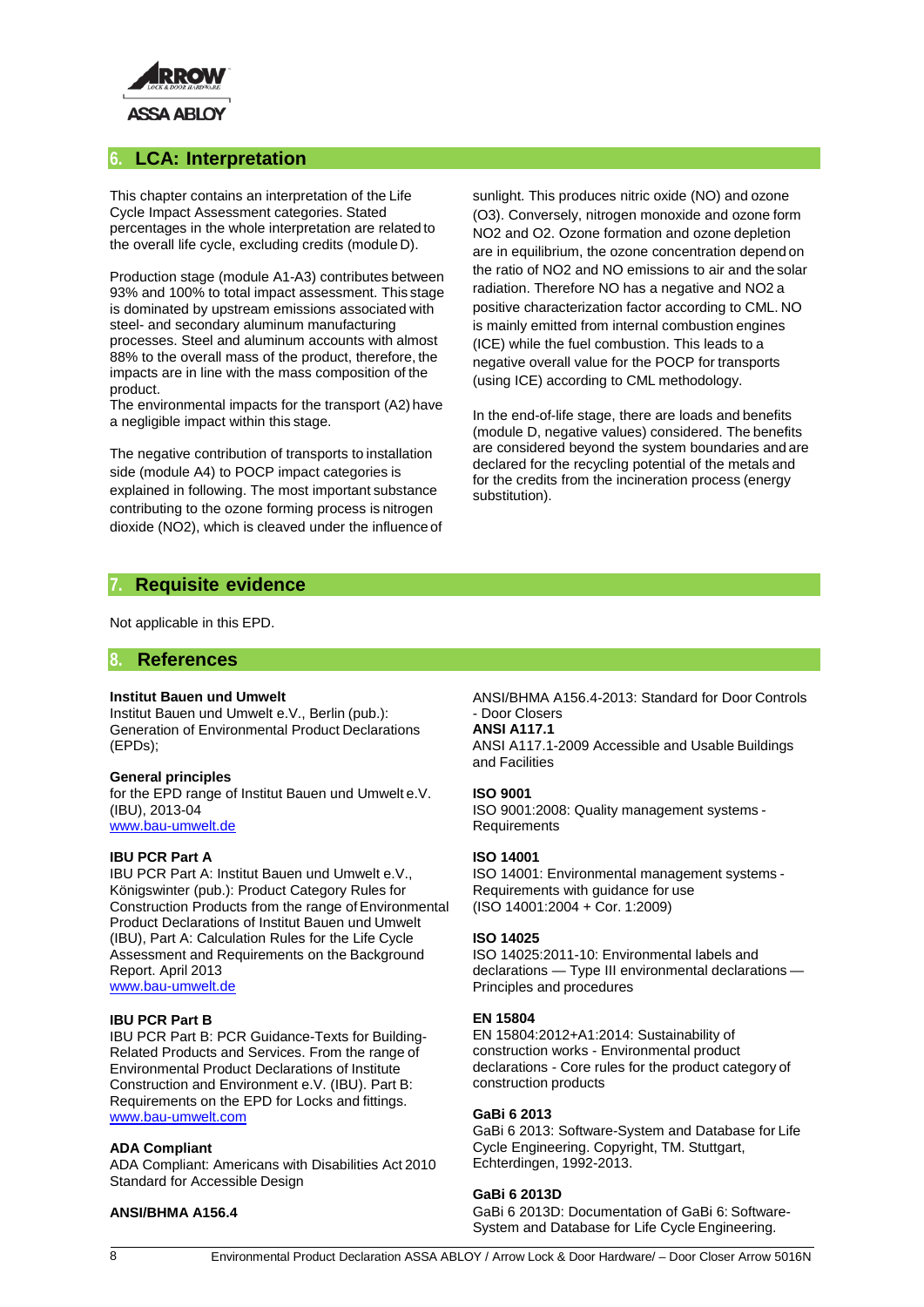

# **ASSA ABLOY**

Copyright, TM. Stuttgart, Echterdingen, 1992-2013[.](http://documentation.gabi-software.com/) <http://documentation.gabi-software.com/>

### **UL Listed**

Tested to / Compliant with UL228 Standard for Door Closers – Holders

### **UL228**

UL228 Door Closers - Holders with or without Integral Smoke Detectors

#### **UL10C**

UL10C Positive Pressure Fire Test of Door Assembl**y**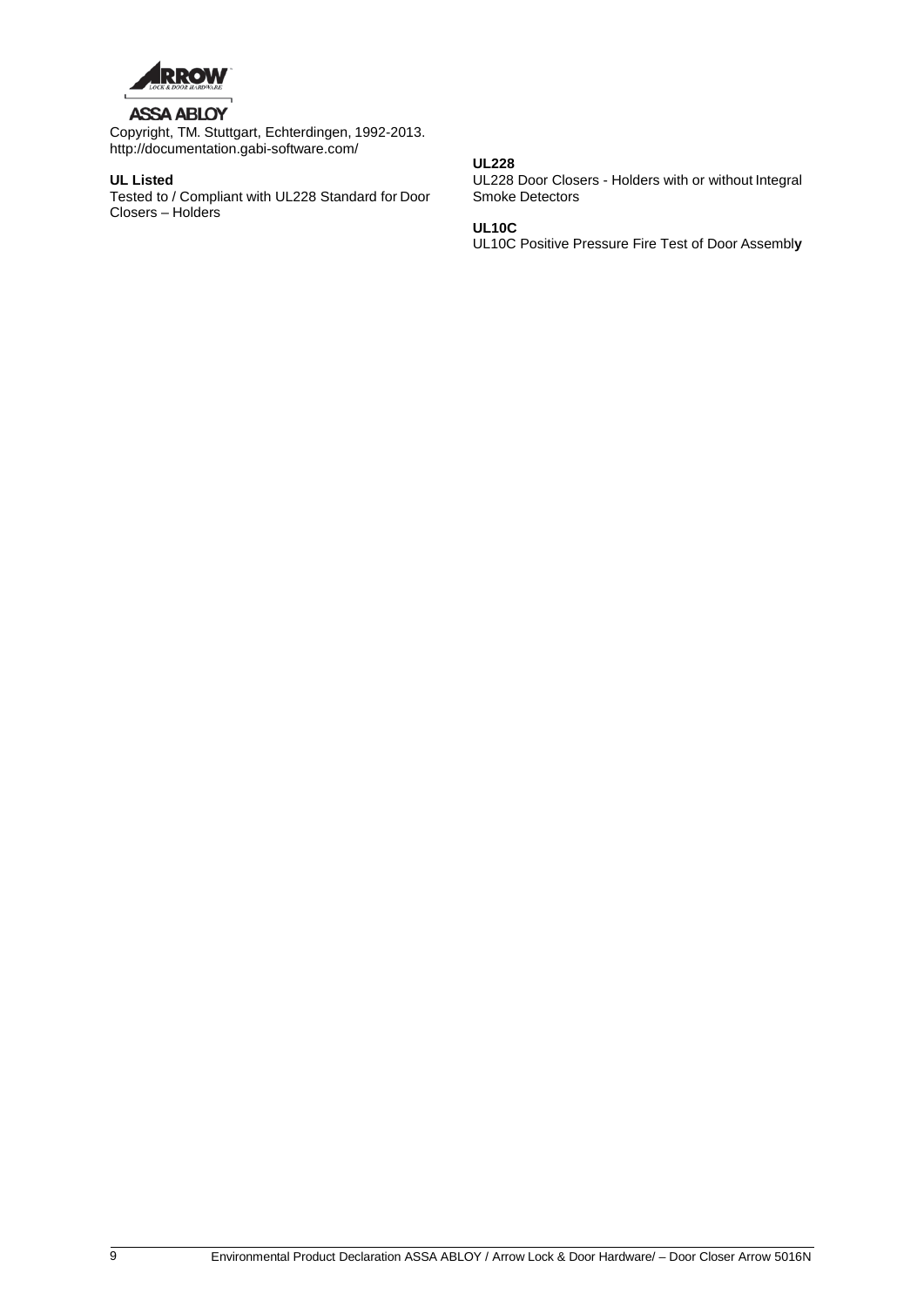

Results shown below were calculated using TRACI Methodology.

|                                                                     |                                                       |                                                                             |                                         | DESCRIPTION OF THE SYSTEM BOUNDARY (X = INCLUDED IN LCA; MND = MODULE NOT DECLARED) |                 |                   |                  |                      |                           |                             |                                |                          |                |                               |                                        |                                                                                               |                |                |                                     |
|---------------------------------------------------------------------|-------------------------------------------------------|-----------------------------------------------------------------------------|-----------------------------------------|-------------------------------------------------------------------------------------|-----------------|-------------------|------------------|----------------------|---------------------------|-----------------------------|--------------------------------|--------------------------|----------------|-------------------------------|----------------------------------------|-----------------------------------------------------------------------------------------------|----------------|----------------|-------------------------------------|
|                                                                     |                                                       | <b>CONSTRUCTI</b><br>ON PROCESS<br>PRODUCT STAGE<br><b>STAGE</b>            |                                         | <b>USE STAGE</b>                                                                    |                 |                   |                  |                      |                           |                             |                                | <b>END OF LIFE STAGE</b> |                |                               |                                        | <b>BENEFITS AND</b><br><b>LOADS</b><br><b>BEYOND THE</b><br><b>SYSTEM</b><br><b>BOUNDARYS</b> |                |                |                                     |
| Raw materia<br><b>Alddns</b>                                        | Transport                                             | Manufacturing                                                               | Transport from the<br>gate to the site  | Assembly                                                                            | Use             | Maintenance       | Repair           |                      | Replacement <sup>1)</sup> | Refurbishment <sup>1)</sup> | Operational energy<br>use      | Operational water        | use            | De-construction<br>demolition | Transport                              | Waste processing                                                                              | Disposal       | Reuse-         | Recovery-<br>Recycling<br>potential |
| A1                                                                  | A <sub>2</sub>                                        | A3                                                                          | A4                                      | A5                                                                                  | <b>B1</b>       | <b>B2</b>         | <b>B3</b>        |                      | <b>B4</b>                 | <b>B5</b>                   | <b>B6</b>                      | <b>B7</b>                |                | C <sub>1</sub>                | C <sub>2</sub>                         | C <sub>3</sub>                                                                                | C <sub>4</sub> |                | D                                   |
| X                                                                   | X                                                     | $\mathsf X$                                                                 | X                                       | X                                                                                   | <b>MND</b>      | <b>MND</b>        | <b>MND</b>       |                      | <b>MND</b>                | <b>MND</b>                  | <b>MND</b>                     | <b>MND</b>               |                | <b>MND</b>                    | X                                      | $\mathsf X$                                                                                   | X              |                | X                                   |
| RESU                                                                | ΤS                                                    | <b>OF THE</b>                                                               | LCA                                     |                                                                                     | - ENVIRONMENTAL |                   |                  | <b>IMPACT</b>        |                           |                             | piece of Norton 8000           |                          |                |                               |                                        |                                                                                               |                |                |                                     |
| Parameter                                                           |                                                       | Parameter                                                                   |                                         |                                                                                     |                 |                   |                  | Unit                 |                           | $A1-3$                      |                                | A4                       |                | A <sub>5</sub>                | C <sub>2</sub>                         | C <sub>3</sub>                                                                                |                | C <sub>4</sub> | D                                   |
| <b>GWP</b>                                                          |                                                       | Global warming potential<br>Depletion potential of the stratospheric        |                                         |                                                                                     |                 |                   |                  | [kg $CO2$ -Eq.]      |                           | 2.17E+01                    | 1.01E-01                       |                          |                | 4.78E-01                      | 1.01E-01                               | $0.00E + 00$                                                                                  |                | 9.20E-01       | $-9.33E + 00$                       |
| <b>ODP</b>                                                          |                                                       | ozone layer                                                                 |                                         |                                                                                     |                 |                   | [kg CFC11-Eq.]   |                      |                           | 3.87E-09                    |                                | 5.14E-13                 |                | 2.33E-12                      | 5.14E-13                               | $0.00E + 00$                                                                                  |                | 2.95E-12       | 2.81E-09                            |
| AP                                                                  |                                                       | Acidification potential of land and water                                   |                                         |                                                                                     |                 |                   |                  | [ $kg SO2-Eq.$ ]     |                           | 1.06E-01                    |                                | 6.04E-04                 |                | 1.32E-04                      | 6.04E-04                               | $0.00E + 00$                                                                                  |                | 2.75E-04       | $-4.31E-02$                         |
| EP                                                                  |                                                       | Eutrophication potential                                                    |                                         |                                                                                     |                 |                   | [kg N-eq.]       |                      |                           | 4.49E-03                    | 4.27E-05                       |                          | 7.61E-06       |                               | 4.27E-05                               | $0.00E + 00$                                                                                  |                | 8.38E-06       | $-1.46E-03$                         |
| Smog                                                                |                                                       | Ground-level smog formation potential                                       |                                         |                                                                                     |                 |                   | [kg $O_3$ -eq.]  |                      |                           | 1.31E+00                    | 1.24E-02                       |                          |                | 3.08E-03                      | 1.24E-02                               | $0.00E + 00$                                                                                  |                | 2.16E-03       | $-4.48E - 01$                       |
| Resources                                                           |                                                       | Resources - fossil resources                                                |                                         |                                                                                     |                 | [MJ]              |                  |                      | 1.74E+01                  |                             | 2.00E-01                       |                          | 1.57E-02       | 2.00E-01                      | $0.00E + 00$                           |                                                                                               | 4.01E-02       | $-5.72E + 00$  |                                     |
| <b>RESULTS</b><br>OF THE LCA - RESOURCE USE: 1 piece of Norton 8000 |                                                       |                                                                             |                                         |                                                                                     |                 |                   |                  |                      |                           |                             |                                |                          |                |                               |                                        |                                                                                               |                |                |                                     |
| <b>Parameter</b>                                                    |                                                       | <b>Parameter</b>                                                            |                                         |                                                                                     |                 |                   | Unit<br>$A1-3$   |                      |                           | A4<br>A <sub>5</sub>        |                                |                          | C <sub>2</sub> |                               | C <sub>3</sub>                         |                                                                                               | C <sub>4</sub> | D              |                                     |
| PERE                                                                |                                                       | Renewable primary energy as<br>energy carrier                               |                                         |                                                                                     |                 |                   | [MJ]             | 4.50E+01             |                           |                             |                                |                          | ÷,             |                               | ÷,                                     | ÷,                                                                                            |                | $\blacksquare$ | ÷,                                  |
| <b>PERM</b>                                                         |                                                       | Renewable primary energy<br>resources as material utilization               |                                         |                                                                                     |                 |                   | [MJ]             | $0.00E + 00$         |                           |                             |                                |                          |                |                               |                                        |                                                                                               |                |                |                                     |
| <b>PERT</b>                                                         |                                                       | Total use of renewable primary<br>energy resources                          |                                         |                                                                                     |                 |                   | [MJ]<br>4.50E+01 |                      |                           | 5.49E-02                    |                                | 1.25E-02                 |                | 5.49E-02                      | $0.00E + 00$                           | 2.85E-02                                                                                      |                | $-2.58E + 01$  |                                     |
| <b>PENRE</b>                                                        |                                                       | Non renewable primary energy as                                             |                                         |                                                                                     |                 |                   | [MJ]<br>2.58E+02 |                      |                           |                             |                                |                          |                |                               |                                        |                                                                                               |                |                |                                     |
| <b>PENRM</b>                                                        |                                                       | energy carrier<br>Non renewable primary energy as                           |                                         |                                                                                     |                 |                   | [MJ]             |                      |                           |                             |                                |                          |                |                               |                                        |                                                                                               |                |                |                                     |
|                                                                     |                                                       | material utilization<br>Total use of non renewable primary                  |                                         |                                                                                     |                 |                   | $0.00E + 00$     |                      |                           |                             | ÷,<br>$\overline{\phantom{a}}$ |                          |                | ÷,                            |                                        | Ξ                                                                                             |                | ÷,             | ÷,                                  |
|                                                                     | <b>PENRT</b>                                          |                                                                             | energy resources                        |                                                                                     |                 |                   | [MJ]<br>2.58E+02 |                      |                           |                             | 1.40E+00                       |                          | 1.57E-01       |                               | 1.40E+00                               | $0.00E + 00$                                                                                  |                | 4.33E-01       | $-1.08E + 02$                       |
| <b>SM</b>                                                           |                                                       | Use of secondary material                                                   |                                         |                                                                                     |                 |                   | [kg]<br>8.79E-01 |                      |                           |                             | $0.00E + 00$                   |                          | $0.00E + 00$   |                               | $0.00E + 00$                           | $0.00E + 00$                                                                                  |                | $0.00E + 00$   | $0.00E + 00$                        |
| <b>RSF</b>                                                          |                                                       | Use of renewable secondary fuels                                            |                                         |                                                                                     |                 |                   | [MJ]             |                      | $0.00E + 00$              | $0.00E + 00$                |                                | $0.00E + 00$             |                |                               | $0.00E + 00$                           | $0.00E + 00$                                                                                  |                | $0.00E + 00$   | $0.00E + 00$                        |
|                                                                     | <b>NRSF</b>                                           |                                                                             | Use of non renewable secondary<br>fuels |                                                                                     |                 |                   |                  | [MJ]<br>$0.00E + 00$ |                           |                             | $0.00E + 00$                   |                          | $0.00E + 00$   |                               | $0.00E + 00$                           | $0.00E + 00$                                                                                  |                | $0.00E + 00$   | $0.00E + 00$                        |
| <b>FW</b>                                                           |                                                       | Use of net fresh water<br>OF THE LCA - OUTPUT FLOWS AND WASTE CATEGORIES: 1 |                                         |                                                                                     |                 | [m <sup>3</sup> ] | 1.15E-01         |                      |                           | 3.88E-05                    |                                | 1.39E-03                 |                | 3.88E-05                      | $0.00E + 00$                           |                                                                                               | 2.25E-03       | $-7.06E - 02$  |                                     |
| <b>RESULTS</b><br>Parameter                                         |                                                       |                                                                             |                                         | <b>Parameter</b>                                                                    |                 |                   |                  | Unit                 |                           | $A1-3$                      | A4                             |                          | A5             |                               | piece of Norton 8000<br>C <sub>2</sub> | C3                                                                                            |                | C4             | D                                   |
|                                                                     |                                                       |                                                                             |                                         |                                                                                     |                 |                   |                  |                      |                           |                             |                                |                          |                |                               |                                        |                                                                                               |                |                |                                     |
|                                                                     | <b>HWD</b><br>Hazardous waste disposed<br><b>NHWD</b> |                                                                             |                                         |                                                                                     |                 |                   |                  | [kg]                 |                           | 5.04E-03<br>3.19E-06        |                                | 1.08E-05                 |                | 3.19E-06                      | $0.00E + 00$                           |                                                                                               | 3.02E-05       | 3.74E-04       |                                     |
|                                                                     |                                                       | Non hazardous waste disposed                                                |                                         |                                                                                     |                 |                   | [kg]             |                      |                           | 1.22E+00                    | 1.76E-04                       | 1.20E-02                 |                | 1.76E-04                      |                                        | $0.00E + 00$                                                                                  |                | 8.57E-02       | $-1.01E + 00$                       |
| <b>RWD</b>                                                          |                                                       | Radioactive waste disposed                                                  |                                         |                                                                                     |                 |                   | [kg]             |                      |                           | 1.46E-02                    | 1.83E-06                       |                          | 9.18E-06       |                               | 1.83E-06                               | $0.00E + 00$                                                                                  |                | 1.72E-05       | $-6.36E - 03$                       |
| CRU                                                                 |                                                       | Components for re-use                                                       |                                         |                                                                                     |                 |                   | [kg]             |                      |                           | $0.00E + 00$                | $0.00E + 00$                   |                          | $0.00E + 00$   |                               | $0.00E + 00$                           | $0.00E + 00$                                                                                  |                | $0.00E + 00$   |                                     |
| <b>MFR</b>                                                          |                                                       | Materials for recycling                                                     |                                         |                                                                                     |                 |                   |                  | [kg]                 |                           | $0.00E + 00$                | $0.00E + 00$                   |                          | 3.38E-01       |                               | $0.00E + 00$                           | 2.84E+00                                                                                      |                | $0.00E + 00$   | $\overline{\phantom{a}}$            |
| <b>MER</b>                                                          |                                                       | Materials for energy recovery                                               |                                         |                                                                                     |                 |                   |                  | [kg]                 |                           | $0.00E + 00$                | $0.00E + 00$                   |                          | $0.00E + 00$   |                               | $0.00E + 00$                           | $0.00E + 00$                                                                                  |                | $0.00E + 00$   |                                     |
| EEE                                                                 |                                                       | Exported electrical energy                                                  |                                         |                                                                                     |                 |                   |                  | [MJ]                 |                           | $0.00E + 00$                | $0.00E + 00$                   |                          | 6.05E-01       |                               | $0.00E + 00$<br>$0.00E + 00$           |                                                                                               |                | 1.76E+00       |                                     |
| EET                                                                 |                                                       | Exported thermal energy                                                     |                                         |                                                                                     |                 |                   | [MJ]             |                      |                           | $0.00E + 00$                | $0.00E + 00$                   | 1.71E+00                 |                |                               | $0.00E + 00$                           | $0.00E + 00$                                                                                  |                | 4.83E+00       | $\overline{\phantom{a}}$            |